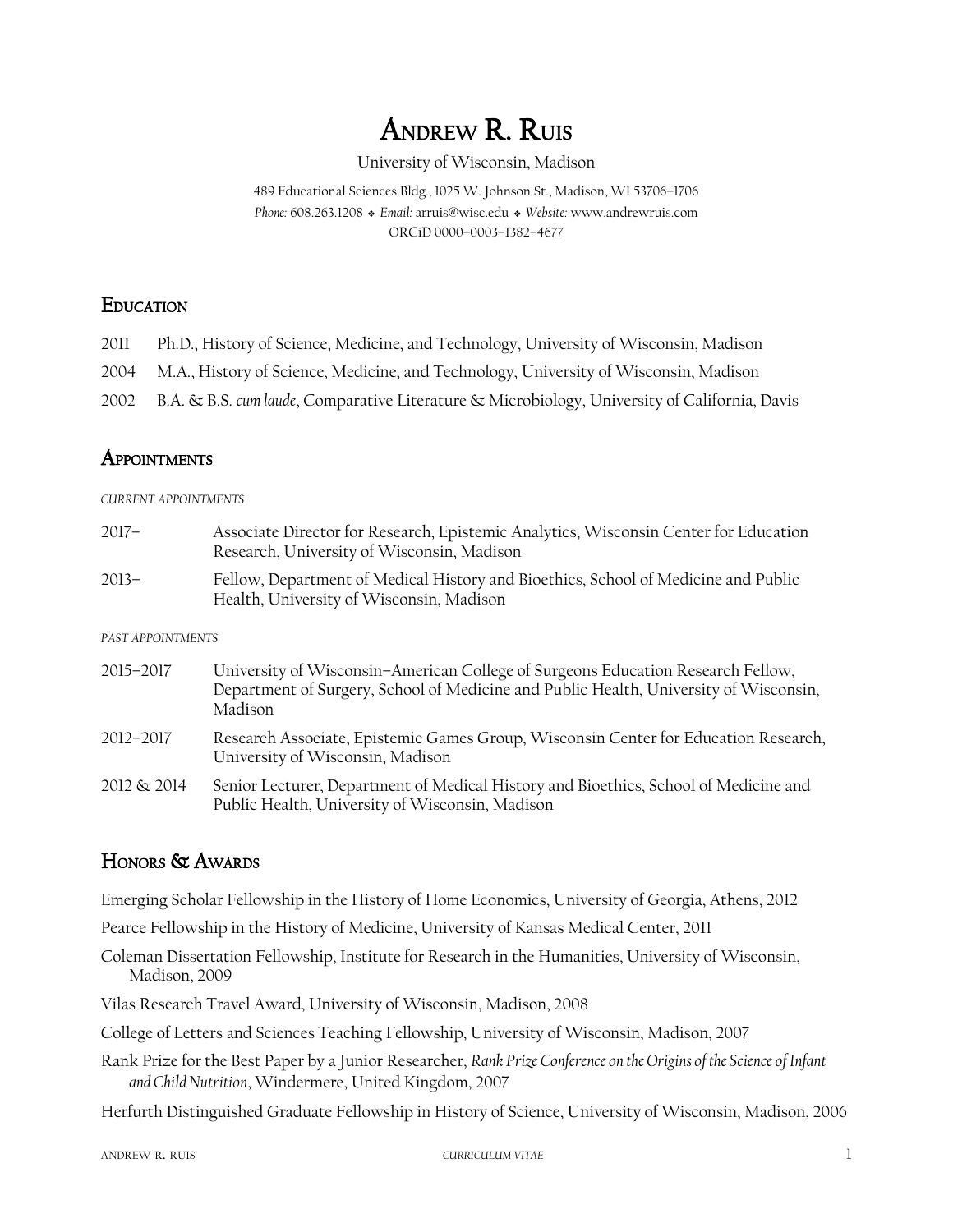Honorable Mention, Shryock Medal Essay Contest, American Association for the History of Medicine, 2005 Richardson Graduate Fellowship in History of Medicine, University of Wisconsin, Madison, 2005 Department Citation in Comparative Literature, University of California, Davis, 2002 Honorable Mention, Eta Sigma Phi National Greek Translation Contest, 2002 Evans-Grimm Prize in Greek, Department of Classics, University of California, Davis, 2001

# **GRANTS**

National Science Foundation, Advancing Informal STEM Learning Grant (2017–2021): \$2,000,000 Title: AISL: Local Environmental Modeling: A Toolkit for Incorporating Place-Based Learning into Virtual Internships—a Scalable, Informal STEM Learning Environment

- Role: Research Scientist (PI D. Williamson Shaffer)
- U.S. Army Research Laboratories Grant (2018–2019): \$175,000
	- Title: Collaborative Research & Development Effort on Generalized Intelligent Framework for Tutoring (GIFT)
	- Role: Key Personnel (PI X. Hu)

POM Wonderful Research Grant (2012–2013): \$6,000 Title: As Many Uses as Seeds: A Cultural History of the Pomegranate in Pre-Modern Medicine Role: Principal Investigator

- Robert Wood Johnson Foundation, Health and Society Scholars Dissertation Grant (2008–2009): \$5,000 Title: Eating to Learn, Learning to Eat: School Foodservice and Public Health Nutrition in Early Twentieth-Century America
	- Role: Principal Investigator

# **PUBLICATIONS**

*MONOGRAPHS*

- A. R. Ruis, *Eating to Learn, Learning to Eat: The Origins of School Lunch in the United States,* Critical Issues in Health and Medicine Series (New Brunswick: Rutgers University Press, 2017).
	- Reviews: *Bulletin of the History of Medicine* ❖ *Food, Culture and Society* ❖ *Gastronomica: The Journal of Critical Food Studies* ❖ *Health Affairs* ❖ *Journal of the History of Childhood and Youth* ❖ *Journal of the History of Medicine and Allied Sciences* ❖ *The Lancet Child and Adolescent Health* ❖ *Nursing Clio* ❖ *Social History of Medicine*

*JOURNAL ARTICLES*

- Z. Swiecki, A. R. Ruis, C. Farrell, & D. Williamson Shaffer, "Assessing Individual Contributions to Collaborative Problem Solving: A Network Analysis Approach," *Computers in Human Behavior* (2019): in press.
- B. Wu, Y. Hu, A. R. Ruis, & M. Wang, "Assessing Computational Thinking in Collaborative Programming: A Quantitative Ethnography Approach," *Journal of Educational Computing Research* (2019): in press.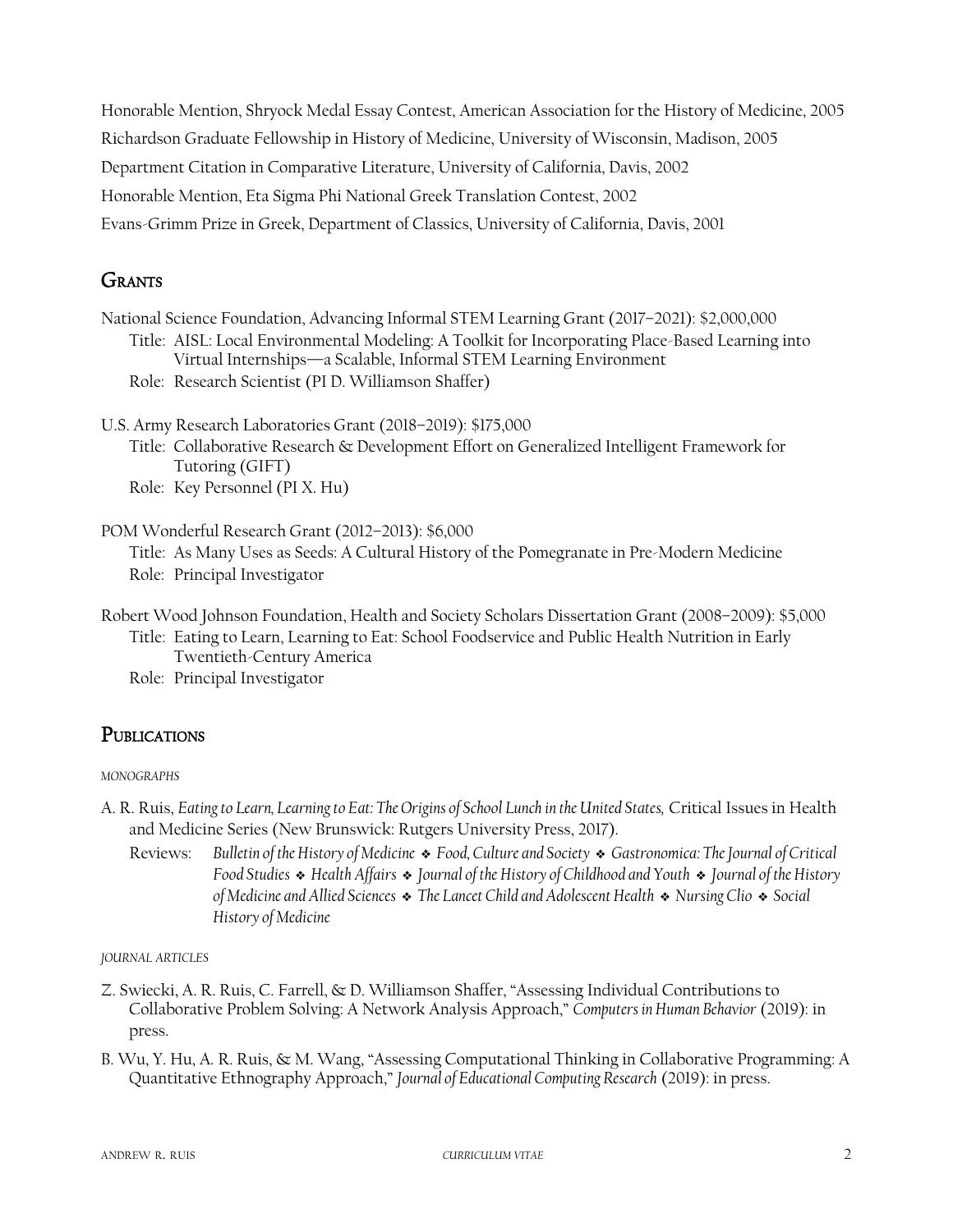- A. R. Ruis, A. A. Rosser, C. Quandt-Walle, J. N. Nathwani, D. Williamson Shaffer, & C. M. Pugh, "The Hands and Head of a Surgeon: Modeling Operative Competency with Multimodal Epistemic Network Analysis," *American Journal of Surgery* 216, no. 5 (2018): 835–840.
- S. Andrist, A. R. Ruis, & D. Williamson Shaffer, "A Network Analytic Approach to Gaze Coordination during a Collaborative Task," *Computers in Human Behavior* 89 (2018): 339–348.
- S. A. Sullivan, C. Warner-Hillard, B. R. Eagan, R. Thompson, A. R. Ruis, K. Haines, C. M. Pugh, D. Williamson Shaffer, & H. S. Jung, "Using Epistemic Network Analysis to Identify Targets for Educational Interventions in Trauma Team Communication," *Surgery* 163, no. 4 (2018): 938–943.
- A. L. Siebert-Evenstone, G. Arastoopour, W. Collier, Z. Swiecki, A. R. Ruis, & D. Williamson Shaffer, "In Search of Conversational Grain Size: Modeling Semantic Structure using Moving Stanza Windows," *Journal of Learning Analytics* 4, no. 3 (2017): 123–139.
- J. Saucerman, A. R. Ruis, & D. Williamson Shaffer, "Automating the Detection of Reflection-on-Action," *Journal of Learning Analytics* 4, no. 2 (2017): 207–234.
- S. A. Sullivan, A. R. Ruis, & C. M. Pugh, "Procedural Simulations and Reflective Practice: Meeting the Need," *Journal of Laparoendoscopic and Advanced Surgical Techniques* 27, no. 5 (2017): 455–458.
- A. R. Ruis & D. Williamson Shaffer, "Annals and Analytics: The Practice of History in the Age of Big Data," *Medical History* 61, no. 2 (2017): 336–339.
- D. Williamson Shaffer, W. Collier, & A. R. Ruis, "A Tutorial on Epistemic Network Analysis: Analyzing the Structure of Connections in Cognitive, Social, and Interaction Data," *Journal of Learning Analytics* 3, no. 3 (2016): 9–45.
- A. R. Ruis, D. Williamson Shaffer, D. K. Shirley, & N. Safdar, "Teaching Health Care Workers to Adopt a Systems Perspective for Improved Control and Prevention of Health Care-Associated Infections," *American Journal of Infection Control* 44, no. 11 (2016): 1360–1364.
- G. Arastoopour, D. Williamson Shaffer, Z. Swiecki, A. R. Ruis, & N. C. Chesler, "Teaching and Assessing Engineering Design Thinking with Virtual Internships and Epistemic Network Analysis," *International Journal of Engineering Education* 32, no. 3B (2016): 1492–1501.
- N. Safdar, A. R. Ruis, D. K. Shirley, & N. Fost, "Should Trainees be Involved in the Direct Care of Patients with Ebola Virus Disease?" *AMEE MedEdPublish* 5, no. 1 (2016).
- D. Williamson Shaffer, P. Nash, & A. R. Ruis, "Technology and the New Professionalization of Teaching," *Teachers College Record* 117, no. 12 (2015): 1–30.
- A. R. Ruis, "'The Penny Lunch Has Spread Faster Than the Measles': Children's Health and the Debate over School Lunches in New York City, 1908–1930," *History of Education Quarterly* 55, no. 2 (2015): 190–217.
- A. R. Ruis, "Pomegranate and the Mediation of Balance in Early Medicine," *Gastronomica: The Journal of Critical Food Studies* 15, no. 1 (2015): 22–33.
- N. C. Chesler, A. R. Ruis, W. Collier, Z. Swiecki, G. Arastoopour, & D. Williamson Shaffer, "A Novel Paradigm for Engineering Education: Virtual Internships with Individualized Mentoring and Assessment of Engineering Thinking," *Journal of Biomechanical Engineering* 137, no. 2 (2015): 024701.
- A. R. Ruis, "'Children with Half-Starved Bodies' and the Assessment of Malnutrition in the United States, 1890–1950," *Bulletin of the History of Medicine* 87, no. 3 (2013): 380–408.
- A. R. Ruis & R. N. Golden, "The Schism between Medical and Public Health Education: A Historical Perspective," *Academic Medicine* 83, no. 12 (2008): 1153–1157.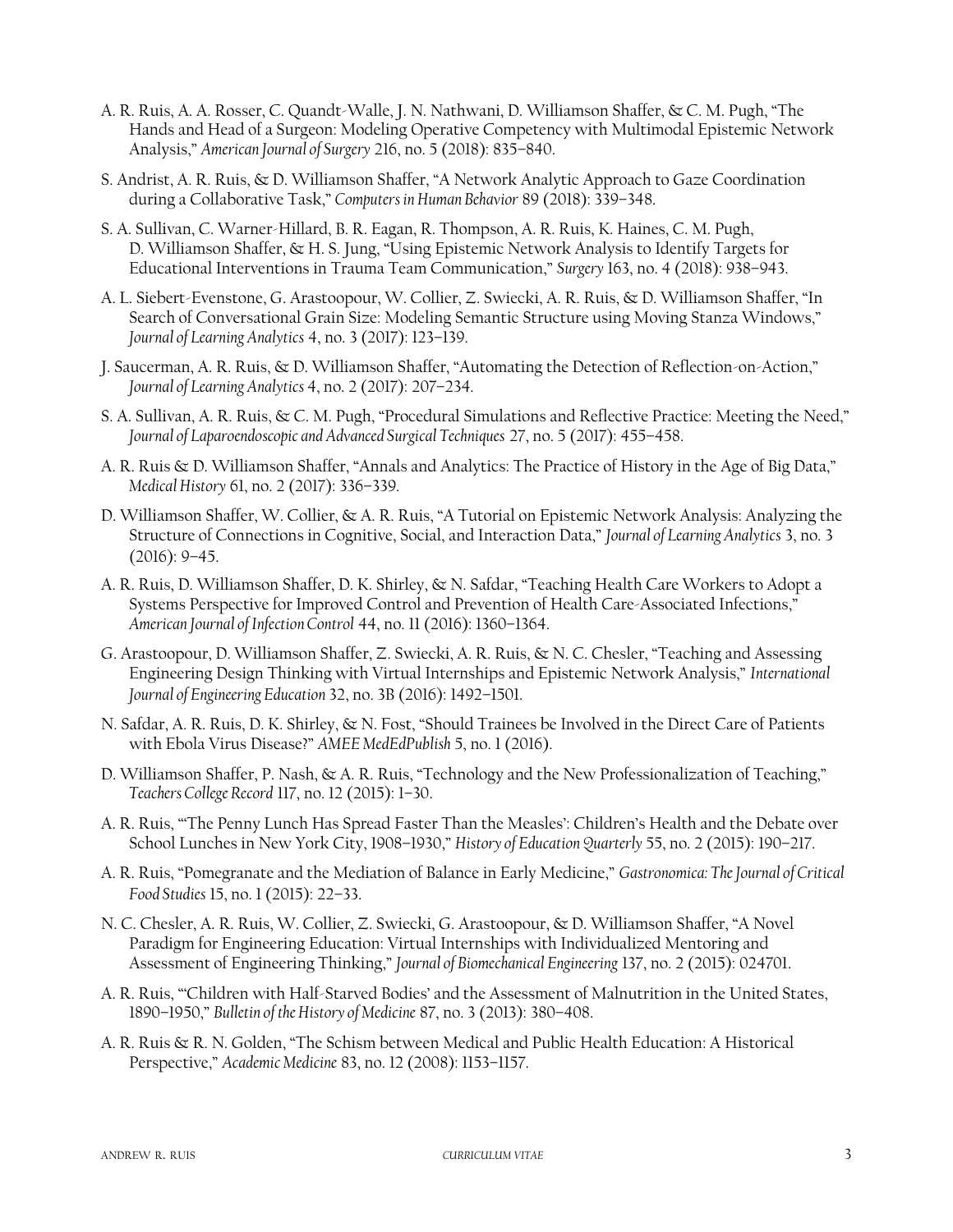#### *BOOK CHAPTERS*

- A. R. Ruis, "'Trois Empreintes d'un Même Cachet': Toward a Historical Definition of Nutrition," in *Viral Networks: Connecting Digital Humanities and Medical History* (Blacksburg: VT Publishing, 2018), 179–212.
- M. DiMeo & A. R. Ruis, "Thinking about Sources as Data: Reflections on Epistemic Network Analysis as a Technique for Historical Research," in *Viral Networks: Connecting Digital Humanities and Medical History* (Blacksburg: VT Publishing, 2018), 117–139.
- A. R. Ruis, A. J. Hampton, B. S. Goldberg, & D. Williamson Shaffer, "Modeling Processes of Enculturation in Team Training," in *Design Recommendations for Intelligent Tutoring Systems: Volume 6 – Team Tutoring*, eds. R. Sottilare, A. C. Graesser, X. Hu, & A. M. Sinatra (Orlando: U.S. Army Research Laboratory, 2018), 45–51.
- D. Williamson Shaffer & A. R. Ruis, "Epistemic Network Analysis: A Worked Example of Theory-Based Learning Analytics," in *Handbook of Learning Analytics*, eds. C. Lang, G. Siemens, A. Wise, & D. Gaševi ć (Society for Learning Analytics Research, 2017), 175–187.
- D. Williamson Shaffer, A. R. Ruis, & A. C. Graesser, "Authoring Networked Learner Models in Complex Domains," in *Design Recommendations for Intelligent Tutoring Systems: Volume 3 – Authoring Tools and Expert Modeling Techniques*, eds. R. Sottilare, A. C. Graesser, X. Hu, & K. Brawner (Orlando: U.S. Army Research Laboratory, 2015), 179–191.

### *CONFERENCE PAPERS*

- A. R. Ruis, A. L. Siebert-Evenstone, R. Pozen, B. R. Eagan, & D. Williamson Shaffer, "Finding Common Ground: A Method for Measuring Recent Temporal Context in Analyses of Complex, Collaborative Thinking," *13th International Conference on Computer-Supported Collaborative Learning* (in press).
- H. Sung, S. Cao, A. R. Ruis, & D. Williamson Shaffer, "Reading for Breadth, Reading for Depth: Understanding the Relationship between Reading and Complex Thinking using Epistemic Network Analysis," *13th International Conference on Computer-Supported Collaborative Learning* (in press).
- Z. Swiecki, Z. Lian, A. R. Ruis, & D. Williamson Shaffer, "Does Order Matter? Investigating Sequential and Cotemporal Models of Collaboration," *13th International Conference on Computer-Supported Collaborative Learning* (in press).
- A. R. Ruis, A. L. Siebert-Evenstone, R. Pozen, B. R. Eagan, & D. Williamson Shaffer, "A Method for Determining the Extent of Recent Temporal Context in Analyses of Complex, Collaborative Thinking," *Rethinking Learning in the Digital Age: Making the Learning Sciences Count, 13th International Conference of the Learning Sciences (ICLS) 2018*, eds. J. Kay & R. Luckin (2018), III:1625–1626.
- B. R. Eagan, B. Rogers, R. Serlin, A. R. Ruis, G. Arastoopour, & D. Williamson Shaffer, "Can We Rely on Reliability? Testing the Assumptions of Inter-Rater Reliability," *Making a Difference: Prioritizing Equity and Access in CSCL: 12th International Conference on Computer-Supported Collaborative Learning*, eds. B. K. Smith, M. Borge, E. Mercier, & K. Y. Lim (2017), II:529–532.
- W. Collier, A. R. Ruis, & D. Williamson Shaffer, "Local versus Global Connection Making in Discourse," in *Transforming Learning, Empowering Learners: 12th International Conference of the Learning Sciences (ICLS) 2016*, eds. C.-K. Looi, J. Polman, U. Cress, & P. Reimann (2016), I:426–433. ❦ *Winner of the Naomi Miyake Best Student Paper Award*.
- A. L. Siebert-Evenstone, G. Arastoopour, W. Collier, Z. Swiecki, A. R. Ruis, & D. Williamson Shaffer, "In Search of Conversational Grain Size: Modeling Semantic Structure using Moving Stanza Windows," in *Transforming Learning, Empowering Learners: 12th International Conference of the Learning Sciences (ICLS) 2016*, eds. C.-K. Looi, J. Polman, U. Cress, & P. Reimann (2016), I:631–638.
	- ❦ *Finalist for the Naomi Miyake Best Student Paper Award*.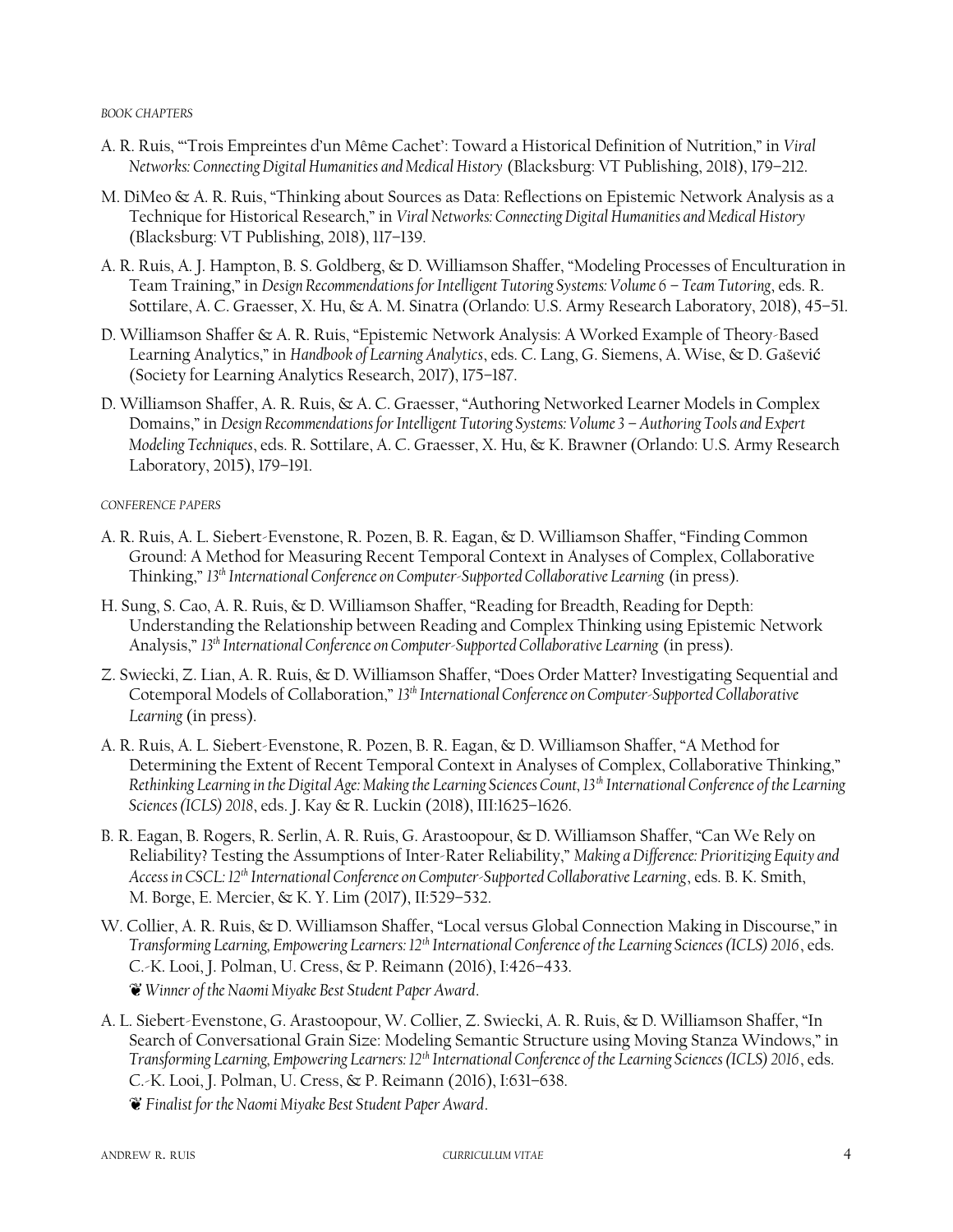#### *ENCYCLOPEDIA ENTRIES*

A. R. Ruis, "Nutrition Classes and Clinics," in *The Oxford Encyclopedia of Food and Drink in America*, 2<sup>nd</sup> Edition, ed. A. F. Smith (Oxford: Oxford University Press, 2012), 723–725.

*TECHNICAL REPORTS*

D. Williamson Shaffer, F. Borden, A. Srinivasan, J. Saucerman, G. Arastoopour, W. Collier, A. R. Ruis, & K. A. Frank, "The *nCoder*: A Technique for Improving the Utility of Inter-Rater Reliability Statistics," Epistemic Games Group Working Paper 2015-01 (University of Wisconsin, Madison, 2015).

*BOOK & MEDIA REVIEWS*

- Review of George Veletsianos, ed., *Emergence and Innovation in Digital Learning: Foundations and Applications* (Edmonton: AU Press, 2016), *Alberta Journal of Educational Research* 63, no. 4 (2017): 412–413.
- Review of Christy Ford Chapin, *Ensuring America's Health: The Public Creation of the Corporate Health Care System* (New York: Cambridge University Press, 2015), *Journal of American History* 104, no. 2 (2017): 544–545.
- Review of Matthew Smith, *Another Person's Poison: A History of Food Allergy* (New York: Columbia University Press, 2015), *Bulletin of the History of Medicine* 90, no. 3 (2016): 571–572.
- Review of Ian Mosby, *Food Will Win the War: The Politics, Culture, and Science of Food on Canada's Homefront* (Vancouver: University of British Columbia Press, 2014), *War in History* 23, no. 2 (2016): 272–273.
- Review of David S. Jones, *Broken Hearts: The Tangled History of Cardiac Care* (Baltimore: The Johns Hopkins University Press, 2013), *Journal of the History of Medicine and Allied Sciences* 70, no. 1 (2015): 160–163.
- Review of Richard A. Meckel, *Classrooms and Clinics: Urban Schools and the Protection and Promotion of Child Health, 1870–1930* (New Brunswick: Rutgers University Press, 2013), *Social History of Medicine* 27, no. 4 (2014): 823–824.
- Review of Charlotte Biltekoff, *Eating Right in America: The Cultural Politics of Food and Health* (Durham: Duke University Press, 2013), *Medical History* 58, no. 3 (2014): 448–450.
- Review of R. Brian Howe & Katherine Covell, *Education in the Best Interests of the Child: A Children's Rights Perspective on Closing the Achievement Gap* (Toronto: University of Toronto Press, 2013), *Alberta Journal of Educational Research* 60, no. 1 (2014): 226–228.
- Review of David Cantor, Christian Bonah, & Matthias Dörries, eds., *Meat, Medicine and Human Health in the Twentieth Century* (London: Pickering & Chatto, 2010), *Journal of the History of Medicine and Allied Sciences* 68, no. 4 (2013): 699–702.
- Review of Xaq Frohlich, *Accounting for Taste: Regulating Food Labeling in the 'Affluent Society,' 1945–1995* (Ph.D. Thesis, Massachusetts Institute of Technology, 2011), *Science Studies Dissertation Reviews* (17 October 2012).

*OTHER PUBLICATIONS*

- A. R. Ruis, "The Gastropolitics of School Lunch," *Nursing Clio* (13 September 2017).
- A. R. Ruis, "Branding Bran: School Breakfasts as a Recipe for Healthy Children," *H-Nutrition × The Recipes Project: What Is a Recipe?*, ed. K. A. Ehrenberger (20 June 2017).
- A. R. Ruis, "School Meals, Re-Accommodated," *Remedia* (29 May 2017).
- A. R. Ruis, "The Newer History of Nutrition," *H-Nutrition* (20 October 2016).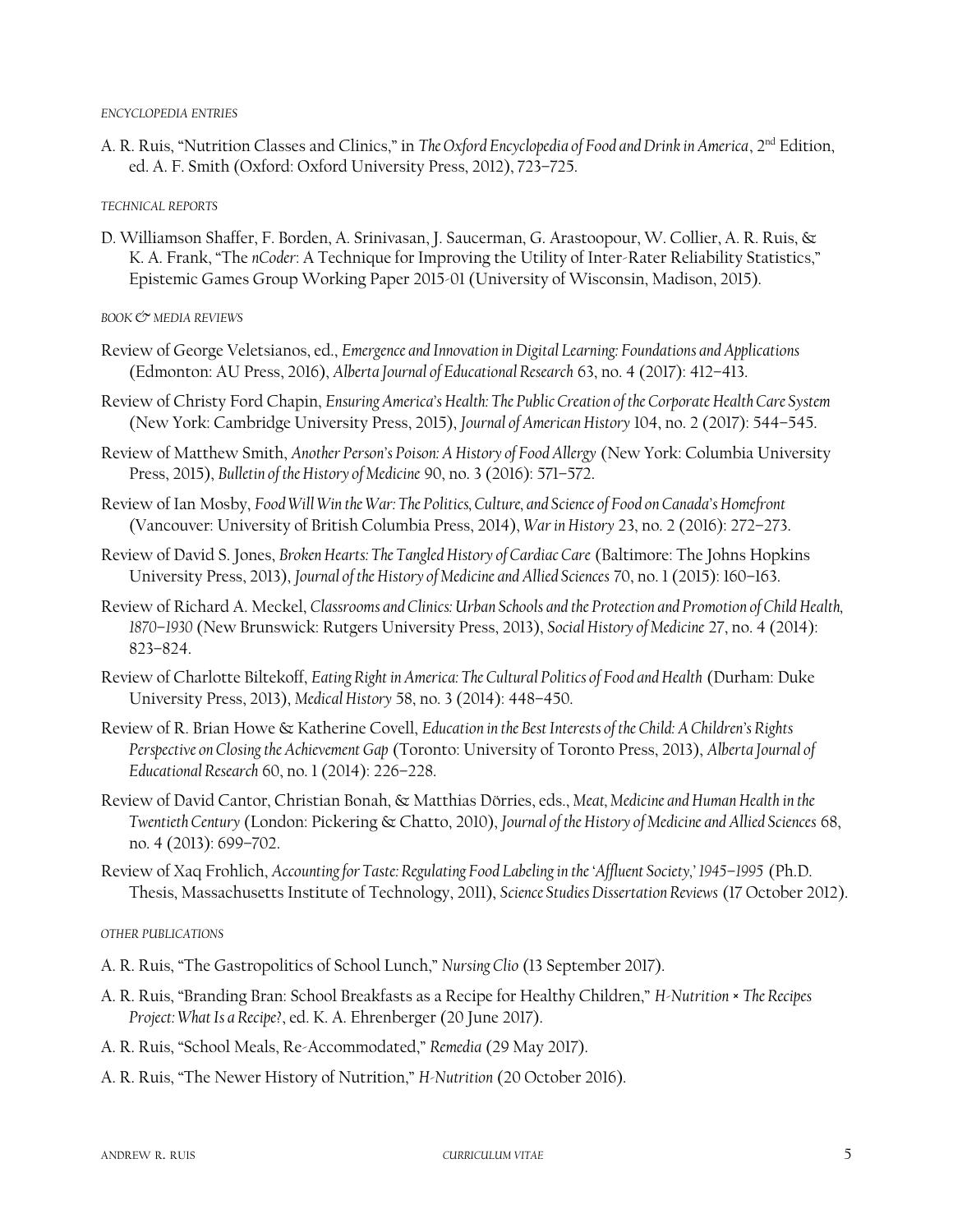*MANUSCRIPTS IN PROGRESS*

- (*In Preparation*) A. D. D'Angelo, W. Collier, A. R. Ruis, C. M. Pugh, & D. Williamson Shaffer, "Can Discourse Analysis Predict Surgical Outcomes? Evaluating How We Talk in the Operating Room and What It Means".
- (*In Preparation*) Z. Swiecki, A. R. Ruis, D. Gautam, V. Ruis, & D. Williamson Shaffer, "Understanding Active Thinking through Modeling-in-Context," *British Journal of Educational Technology*.
- (*In Preparation*) A. R. Ruis, A. A. Rosser, J. N. Nathwani, M. V. Beems, S. A. Sullivan, & C. M. Pugh, "Multiple Uses of Basic Operative Simulators for Practicing Surgeons with Different Levels of Expertise".
- (*In Preparation*) A. R. Ruis, "The Epistemological Consequents of 'Half-Shadowed, Spectral Evidences': Pre-Tuberculosis, Latency, and the Contested Role of Nutrition, 1880–1930".

### PRESENTATIONS & CONFERENCES

*INVITED PRESENTATIONS*

- "Networked History: Developing Quantitative Models of Qualitative Phenomena," *Viral Networks, Reconnected*, National Library of Medicine, Bethesda, Maryland, April 2019.
- "Innovation and Adversity: The History of School Lunches in Wisconsin's Rural Schools," Wisconsin Historical Museum, Madison, Wisconsin, March 2019.
- "The Extinction of the Lunchbox? The Promise and Perils of School Meals," Oklahoma State University, Stillwater, February 2019.
- "Eating to Learn, Learning to Eat, and the Contested Role of School Meals in the United States" Spoon University's Lunch and Learn, University of Tulsa, Oklahoma, February 2019.
- "The Extinction of the Lunchbox? The Promise and Perils of School Meals," University of Oklahoma, Norman, February 2019.
- "Lunch Money: A Short, Abridged, Very Brief History of School Meals in America," *PechaKucha All-Star Event*, Monona Terrace, Madison, Wisconsin, November 2018.
- "'Trois Empreintes d'un Même Cachet': Toward a Historical Definition of Nutrition," *Viral Networks: An Advanced Workshop in Digital Humanities and Medical History*, National Library of Medicine, Bethesda, Maryland, January 2018.
- "Nourishing Immunity: Pretubercular Children, Risk, and Well Child Care in the Early 20<sup>th</sup> Century," *Shifting Temporalities in Biomedicine*, Station Biologique de Roscoff, France, October 2013.
- "Often Filled, Seldom Fed, Never Finished," *Epicuriosity* × *PechaKucha*, Monona Terrace, Madison, Wisconsin, April 2013.
- "'Children with Half-Starved Bodies' and the Development of Public Health Nutrition in the United States, 1890–1950," University of Kansas Medical Center, Kansas City, April 2012.
- "'One of the Greatest Evils in the Social Fabric': The Specter of Childhood Malnutrition in Interwar America," *The Rank Prize Conference on the Origins of the Science of Infant and Child Nutrition*, Windermere, United Kingdom, October 2007.

❦ *Winner of the Rank Prize for Best Paper by a Junior Researcher*.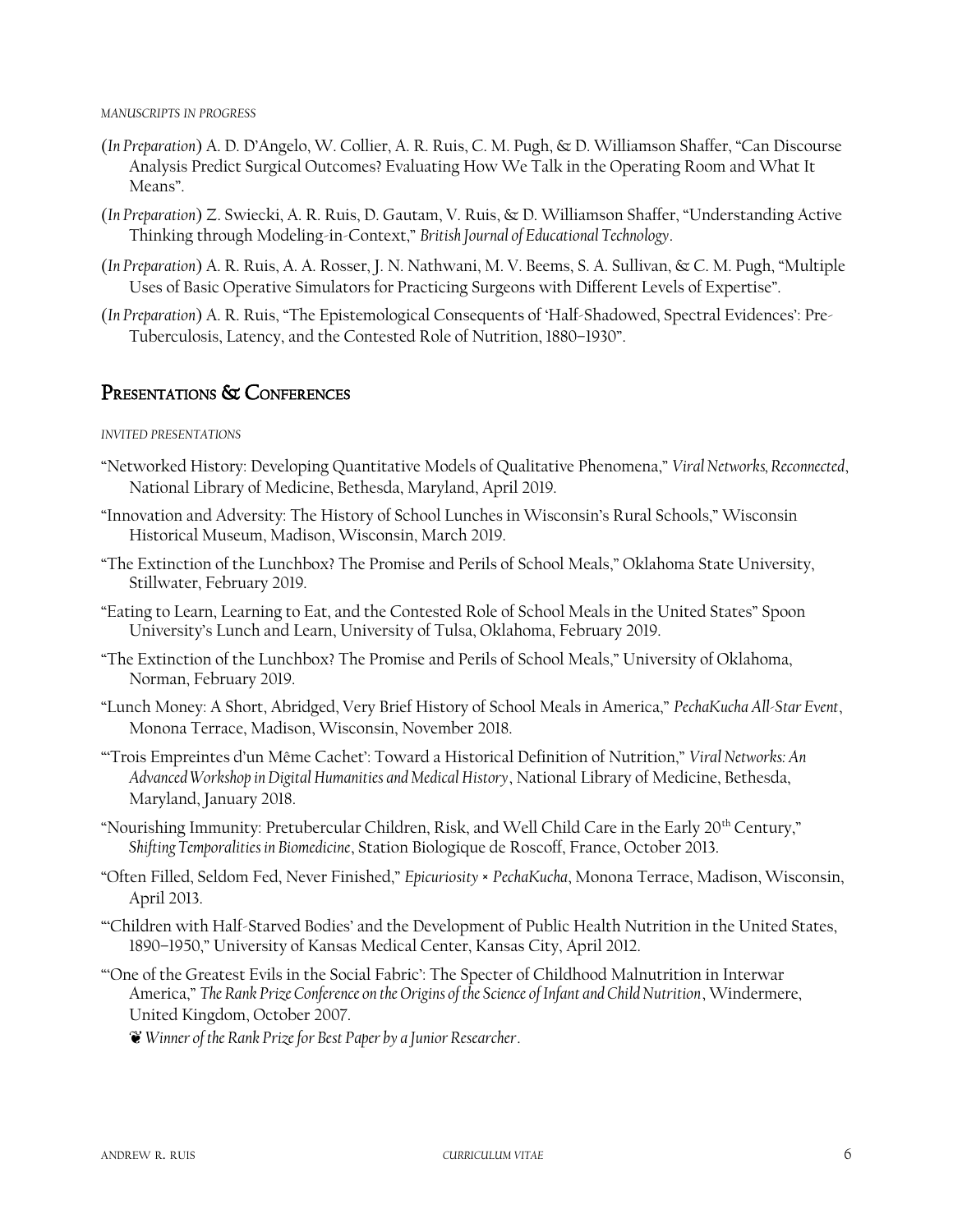#### *CONFERENCE & WORKSHOP PRESENTATIONS*

- "Can Discourse Analysis Predict Surgical Outcomes? Evaluating How We Talk in the Operating Room and What It Means," Plenary Presentation, Joint Session of the *Annual Meeting of the Association of Program Directors in Surgery* and the *Annual Meeting of the Association for Surgical Education*, Chicago, Illinois, April 2019.
- "An Introduction to Epistemic Network Analysis as a Technique for Historical Research," *Reconstructing Historical Networks Digitally: New Approaches, Opportunities and Epistemological Implications of Social Network Analysis*, German Historical Institute, Washington, D.C., October 2018.
- "'Sins, Gross Exaggerations, and Misconceptions': The Many Faces of Nutrition," *Annual Meeting of the Agriculture, Food, and Human Values Society and the Association for the Study of Food and Society*, Madison, Wisconsin, June 2018.
- "Predicting the Extinction of the Lunchbox, or, When School Lunch Was Modern," *Annual Meeting of the Agriculture, Food, and Human Values Society and the Association for the Study of Food and Society*, Madison, Wisconsin, June 2018.
- "The Hands and Head of a Surgeon: Modeling Operative Competency with Multimodal Epistemic Network Analysis," Plenary Presentation, Joint Session of the *Annual Meeting of the Association of Program Directors in Surgery* and the *Annual Meeting of the Association for Surgical Education*, San Diego, California, April 2017.
- "'Trois Empreintes d'un Même Cachet': Toward a Historical Definition of Nutrition," *Annual Meeting of the American Association for the History of Medicine*, Minneapolis, Minnesota, May 2016.
- "Commentary and Reflections on the History of the Questionnaire in Social Science Research," *Annual Meeting of the History of Science Society*, Chicago, Illinois, November 2014.
- "Le Feu qui Couve, qui Peut s'Étendre': Pretuberculosis, Latency, and Medical Epistemology in the Early 20<sup>th</sup> Century," *Annual Meeting of the American Association for the History of Medicine*, Chicago, Illinois, May 2014.
- "'Children with Half-Starved Bodies' and the Creation of Public Health Nutrition in the United States, 1890– 1950," *Annual Meeting of the American Association for the History of Medicine*, Baltimore, Maryland, April 2012.
- "School Lunches Go Public: Feeding Children at Public Expense in the United States, 1900–1946," *Midwest Junto for the History of Science*, Linda Hall Library, Kansas City, Missouri, March 2009.
- "The Extinction of the Lunch Box? School Foodservice and Public Health Nutrition in the United States, 1900–1946," *Tasting Histories: Food and Drink Cultures through the Ages*, Robert Mondavi Institute, University of California, Davis, February 2009.
- "'Trying to Educate Children with Half-Starved Bodies': School Foodservice and Malnutrition in the United States, 1918–1946," *MEPHISTOS*, University of California, Los Angeles, April 2007.

### *CAMPUS PRESENTATIONS*

- "Predicting the Extinction of the Lunchbox, or, When School Lunch Was Modern," *Food Studies Research Forum*, University of Wisconsin, Madison, February 2018.
- "Thinking beyond the Dissertation, or How to Prepare for a Career off the Tenure Track," Department of History of Science, University of Wisconsin, Madison, March 2015.
- "Food Assistance Programs in the United States: History, Policy, and Ethics," *Interprofessional Health Leadership Summit*, School of Medicine and Public Health, University of Wisconsin, Madison, March 2014.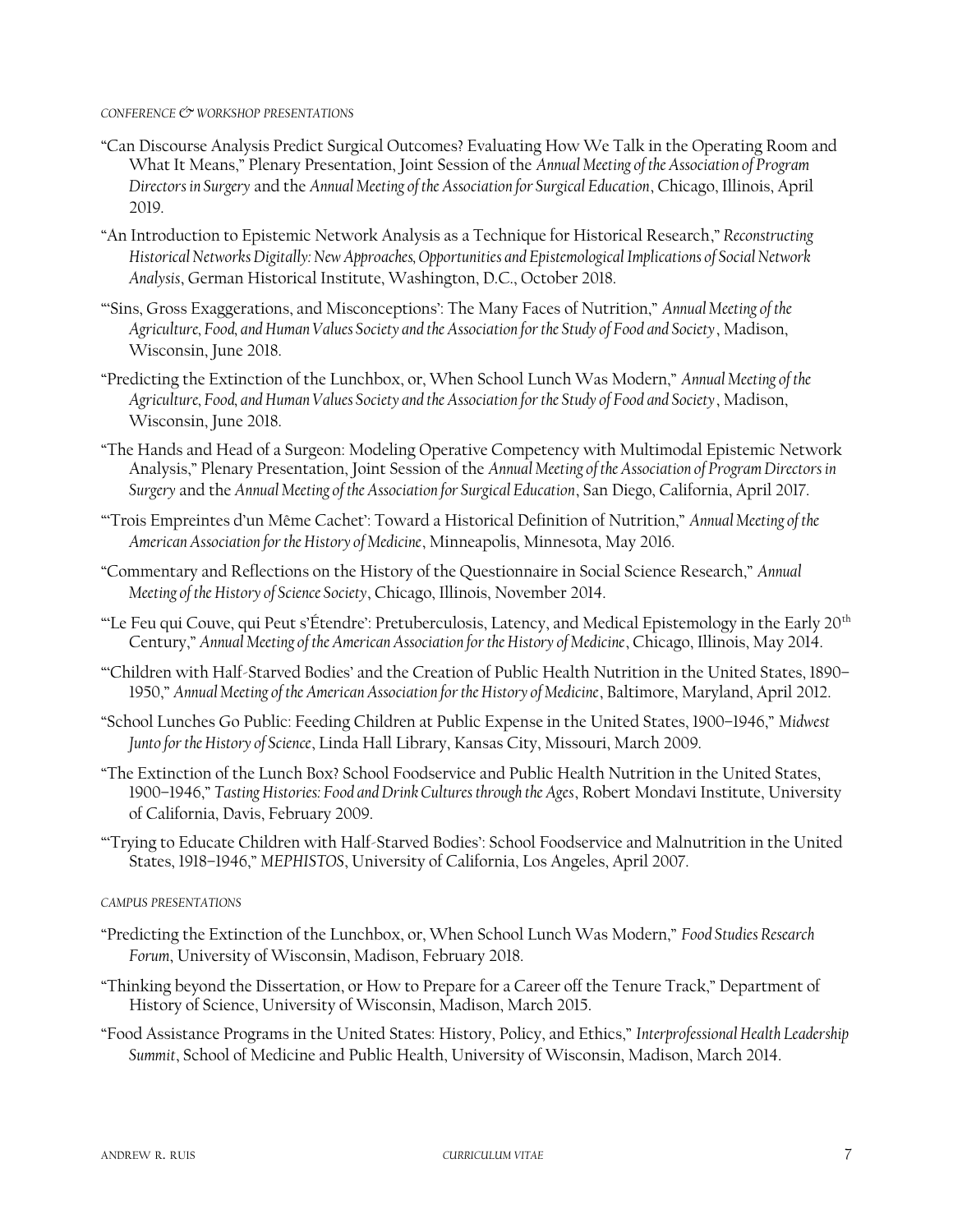- "Nutrition and the Health Department in the History and Historiography of American Public Health," *One Woman's Labor: Judith Leavitt's Academic Contributions and Influence on the Profession*, University of Wisconsin, Madison, October 2010.
- "In Defense of (School) Food: Public Health, Private Rights, and the Law, 1900–1946," History of Science, Medicine, and Technology Colloquium, University of Wisconsin, Madison, March 2010.
- "Eating to Learn, Learning to Eat: School Foodservice and Nutrition in Early 20th-Century America," *It's Good For You! 100 Years of the Art and Science of Eating*, University of Wisconsin, Madison, October 2009.
- "The Role of History in Public Health Policy and Practice," *Innovations in Population Health Teaching and Research*, Robert Wood Johnson Foundation Health & Society Symposium, University of Wisconsin, Madison, April 2009.

### *POSTER PRESENTATIONS*

"Modeling Operative Thinking in a Simulation-Based Continuing Medical Education Course on Laparoscopic Hernia Repair," *Annual ACS Surgical Simulation Meeting*, Chicago, Illinois, March 2017.

### *PANEL PARTICIPATION*

- "#FoodStudies Workshop: Social Media for Scholarship, Networking, and the Community," *Annual Meeting of the Agriculture, Food, and Human Values Society and the Association for the Study of Food and Society*, Madison, Wisconsin, June 2018.
- "A Second Helping: Researching at the Intersection of Medical History and Food Studies," *Annual Meeting of the American Association for the History of Medicine*, Los Angeles, California, May 2018.
- "Feeback Fury: Designing Interactive Feedback Loops to Help Students Achieve Learning Goals," *University of Wisconsin Teaching and Learning Symposium*, Madison, May 2015.

### *CONFERENCE & WORKSHOP FACILITATION*

- Co-Organizer (with J. Steere-Williams), "Career Trajectories for Historians of Medicine: A Workshop for Graduate Students and Early Career Scholars," *Annual Meeting of the American Association for the History of Medicine*, Los Angeles, California, May 2018.
- Discussant, "A Place at the Table: Researching at the Intersection of Medical History and Food Studies," *Annual Meeting of the American Association for the History of Medicine*, Nashville, Tennessee, May 2017.
- Co-Organizer (with J. Steere-Williams), "Writing and Publishing: A Workshop for Graduate Students and Early Career Scholars," *Annual Meeting of the American Association for the History of Medicine*, Nashville, Tennessee, May 2017.
- Moderator, "Research on Hunger and Nutrition in the First Half of the Twentieth Century," *Annual Meeting of the American Association for the History of Medicine*, New Haven, Connecticut, May 2015.
- Discussant, "Documenting and Defining Human Subjects: Historical Reflections on the Questionnaire," *Annual Meeting of the History of Science Society*, Chicago, Illinois, November 2014.
- Moderator, Breakout Session on Food Assistance Programs, *Interprofessional Health Leadership Summit*, School of Medicine and Public Health, University of Wisconsin, Madison, March 2014.
- Moderator, "Diet and Medicine," *Annual Meeting of the American Association for the History of Medicine*, Atlanta, Georgia, May 2013.
- Moderator, "Popular Medical Texts," *The Culture of Print in Science, Technology, Engineering, and Medicine*, Center for the History of Print in Modern America, University of Wisconsin, Madison, September 2008.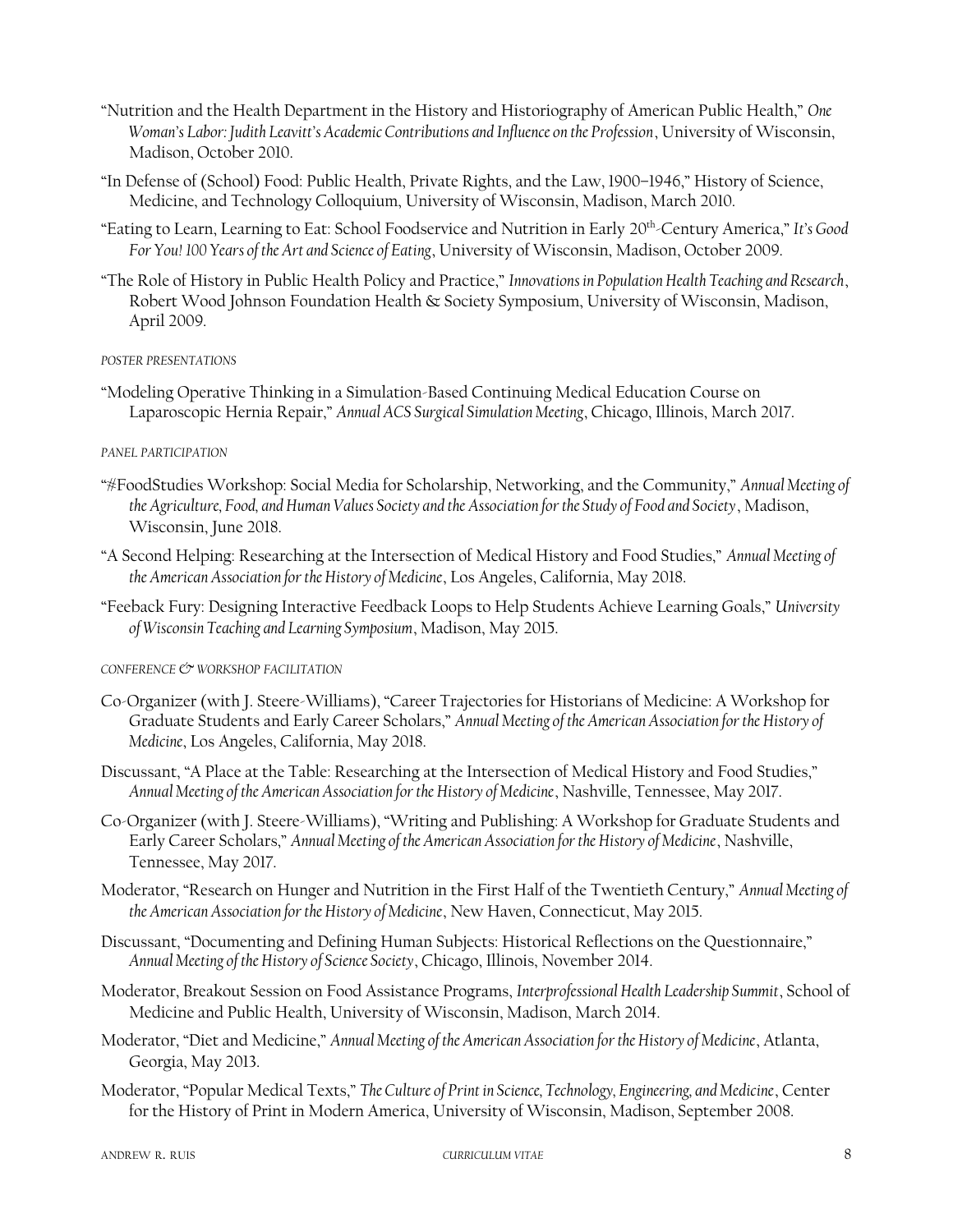### **SERVICE**

### *PROFESSIONAL SERVICE*

### Executive Committees

Education and Outreach Committee, American Association for the History of Medicine (2013–2019; Chair 2016–2019)

### Project Advisory Boards

- "AHRC US-UK Food Digital Scholarship Network+," U.K. Arts and Humanities Research Council (2019–2020)
- "The Use of Epistemic Network Analysis to Evaluate Non-Technical Skills Performance in Trauma Simulation Education," U.S. National Board of Medical Examiners, Edward J. Stemmler, MD Medical Education Research Fund (2016–2018)

### Conference Committees

- Organizing Committee, *International Conference on Quantitative Ethnography*, Madison, Wisconsin, October 2019
- Program Committee, *Annual Meeting of the Agriculture, Food, and Human Values Society and the Association for the Study of Food and Society*, Madison, Wisconsin, June 2018
- Program Coordinator, *Annual Meeting of the American Association for the History of Medicine*, Philadelphia, Pennsylvania, May 2011

### Subject Matter Expert

Carol Hand, *Epidemiology: The Fight against Ebola and Other Diseases* (Minneapolis: Essential Library, 2015) POM Wonderful, "A Fertile and Fascinating History," https://www.pomwonderful.com/history (2013, 2017)

### *EDITORIAL SERVICE*

### Editorial Boards

*H-Nutrition* (2016–)

### Grant Proposal Review Epilepsy Ireland

National Science Foundation

### Manuscript Review

Abdo Publishing

Academic Press

*American Journal of Epidemiology*

*Ecology of Food and Nutrition*

*Food Studies: An Interdisciplinary Journal*

*Gastronomica: The Journal of Critical Food Studies*

*International Conference on Computer-Supported Collaborative Learning*

*International Conference of the Learning Sciences*

*International Journal of Communication and Linguistic Studies*

*International Journal of Technology, Knowledge and Society*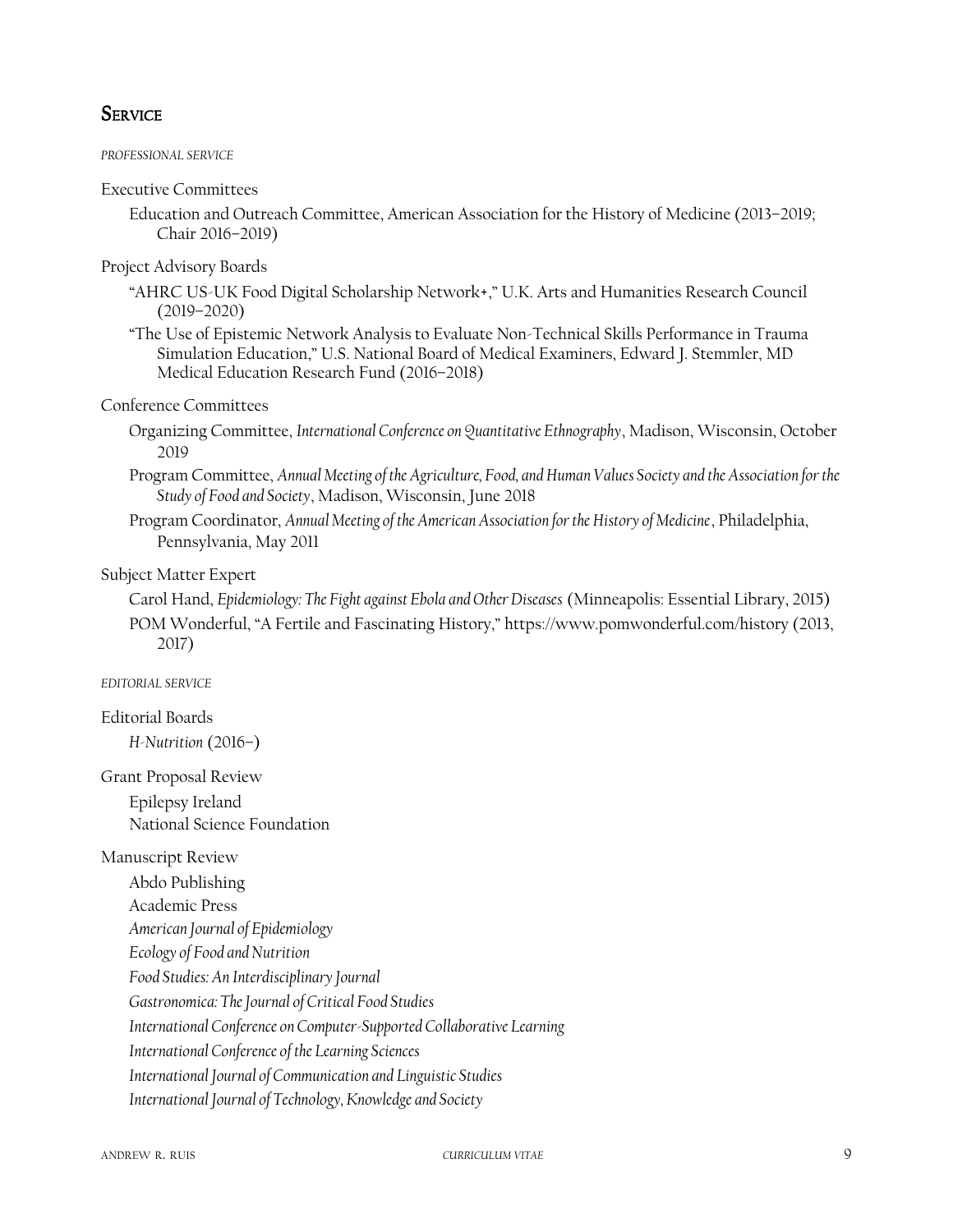*Journal of Educational Computing Research Journal of the History of the Behavioral Sciences*

### Abstract Review

*Annual Meeting of the Association for Computers and the Humanities*

### *INSTITUTIONAL SERVICE*

### Steering Committees

Food Studies Network, University of Wisconsin, Madison (2017–) Coordinated Leadership Initiative, University of Wisconsin, Madison (2015)

Advisory Committees

Director's Advisory Council, Wisconsin Center for Education Research (2016–2018) Health Care Advisory Committee, University of Wisconsin, Madison (2014–2017)

Search Committees

Research and Technical Writer, Wisconsin Equity and Inclusion Laboratory (WeiLAB), Wisconsin Center for Education Research (2013)

# **TEACHING**

*UNIVERSITY OF WISCONSIN, MADISON*

Current Topics in Learning Sciences (co-taught with D. Williamson Shaffer, 2018)

Health and Citizenship in Global Perspective (2014)

Health Care and Society in American History (2012)

# CONTINUING EDUCATION

- *Food Cultures*, Faculty Development Seminar, Center for the Humanities, University of Wisconsin, Madison, 2018.
- *Viral Networks: An Advanced Workshop in Digital Humanities and Medical History*, National Library of Medicine, Bethesda, Maryland, January 2018.
- *Surgical Education Research and Innovation Working Group*, University of Wisconsin, Madison, 2016–2017.
- *Shifting Temporalities in Biomedicine*, International Summer School, Station Biologique de Roscoff, France, October 2013.
- *Home Economics: Classroom, Corporate, and Cultural Interpretations Revisited*, State-of-the-Art Conference, University of Georgia, Athens, February 2012.

# INTERVIEWS & MEDIA

"The 30-Year Reign of Lunchables," *The Atlantic* (17 November 2018)

"Hunger Hits Home: Food Insecurity Psychologically Impacts Students," *The Daily Cardinal* (16 November 2018)